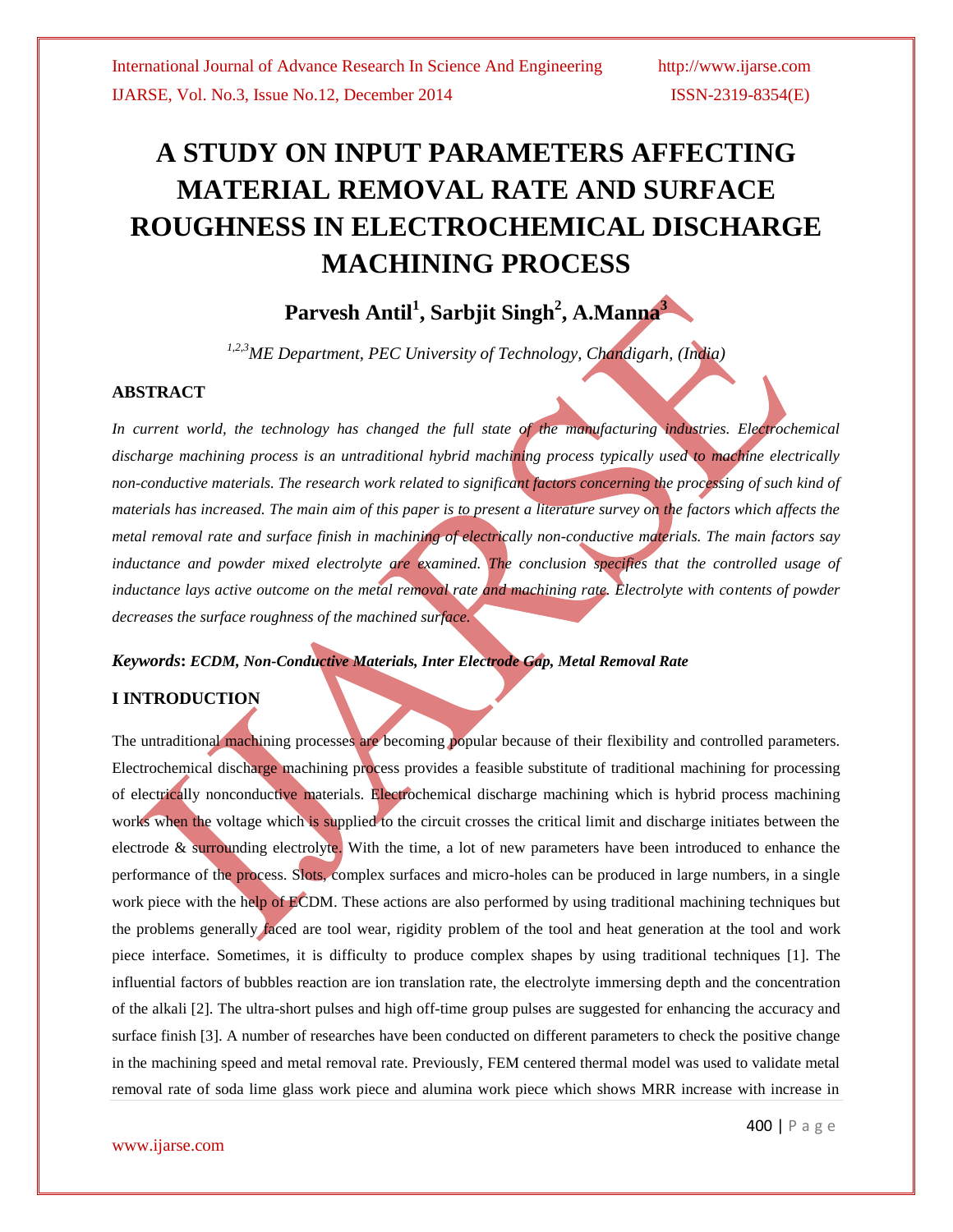duty factor and energy partition for both work pieces. The increase in MRR is found to increase with increase in electrolyte concentration due to ECDM of soda lime glass work piece material. Also, the change in the value of MRR for soda lime glass with concentration is found to be more than that of alumina. As the duty factor and energy partition increases, MRR also increases for both soda lime glass and alumina work piece material [4]. Even though this technology presents several interesting properties like easiness, flexibility and the opportunity to achieve very smooth machined surfaces but it has one severe weakness that is reproducible machining is very rare to achieve. The unstable gas film around the tool electrode is formed in which the necessary electrical discharges for machining take place. Machining on same assembly with same circumstances results in varied distributed patterns and also gas film repetitively fluctuates. By lowering the critical voltage, machining at lower voltage is possible and additional reproducible machining can be achieved by adding liquid soap into the electrolyte but machining time rises [5]. The opportunities of using ECDM technology are studied from several sides.

#### **II BASIC PRINCIPLE AND EXPERIMENTAL MECHANISM**

The ECDM process which was introduced in the early 1990s has now emerged as an important untraditional machining process. The processing of work piece starts with the discharge between anode and cathode. The early stage of the process starts in the middle of 20th century but the thought of using it for machining non-conducting materials by revealed by Karafuji and Suda [6]. As the process was getting its edge the numerous researcher starts working in this new field. A supplementary comprehensive investigation of material removal during ECDM and other treatments of ECD were presented by Allesu [7]. As far as the working is concerned it works when the voltage is provided past critical limit to the circuit and discharge initiates between the electrode and adjacent electrolyte. Electrochemical discharge machining process is a joint effect of two processes namely electro-chemical machining (ECM) in which metal is removed by electrochemicalprocess used for machining of extremely hard [electrically](http://en.wikipedia.org/wiki/Electrical_conductivity)  [conductive](http://en.wikipedia.org/wiki/Electrical_conductivity) materials and electrical discharge machining (EDM) in which metal is removed by quick current discharges between two [electrodes](http://en.wikipedia.org/wiki/Electrode) which are separated by a [dielectricliquid](http://en.wikipedia.org/wiki/Dielectric) and subject to an electric [voltage.](http://en.wikipedia.org/wiki/Voltage) From the analysis of the effect of ECM, it has been found that the following two types of reactions typically follow in the system [8]:

- (i) Electrochemical reactions at the electrode
- (ii) Chemical reactions in the electrolyte

The electrochemical reaction occurs at the metal electrolyteboundary layers and the transfer of ions in the electrolyticsolution takes place by dispersion, movement in an electrical field and convection in the flow. The usual types of reaction at the cathode are [9]:

- (i) Plating of metal ions  $M^+$ +e<sup>-</sup> $\rightarrow$  M
- (ii) Evolution of hydrogen gas  $2H^+ + 2e^- \rightarrow H$  (in acidic solution)  $2H_2O + 2e^- \rightarrow 2(OH)^+ + H_2$  (alkaline sol.)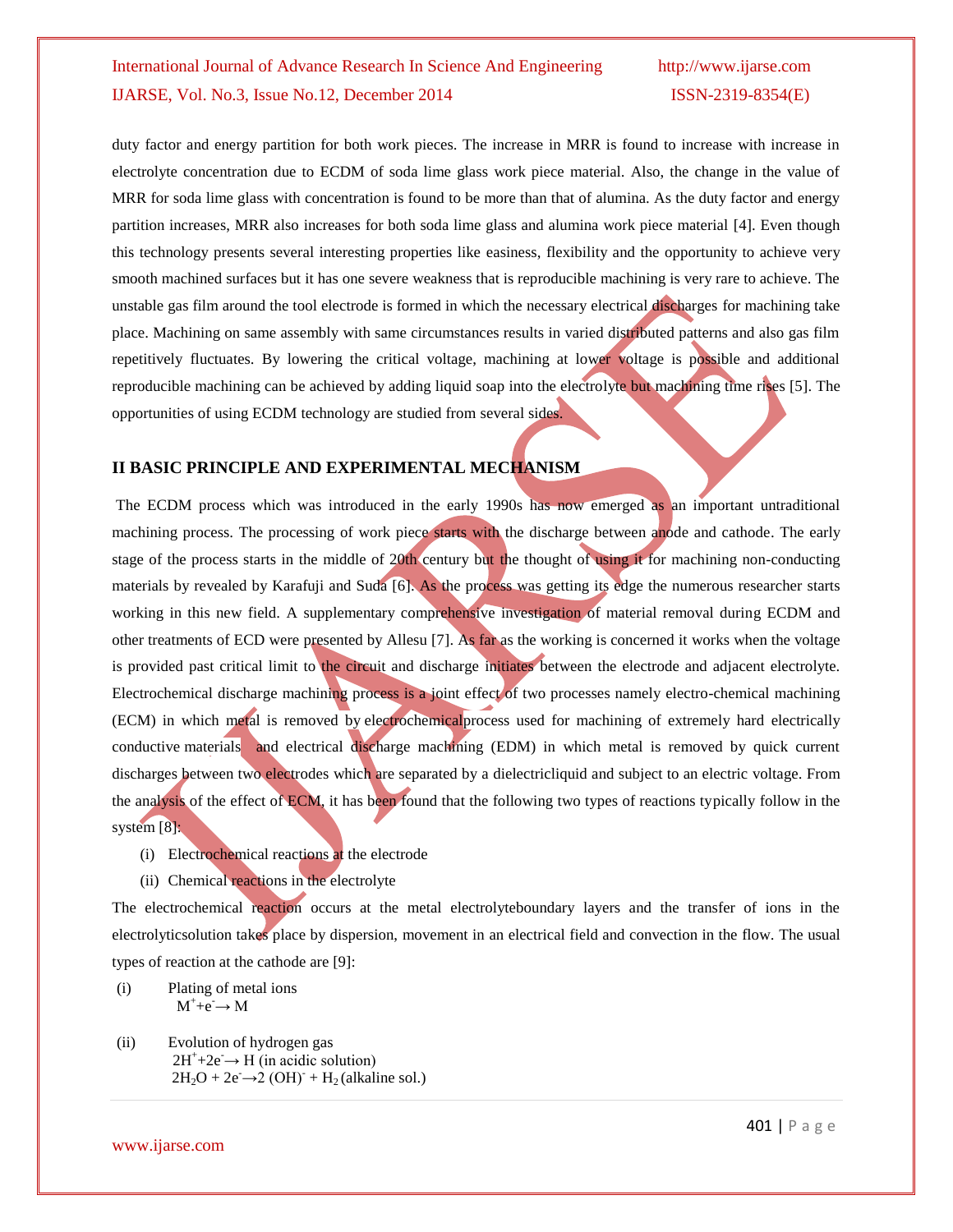There will be two types of anodic reaction:

- (i) Dissolution of metal ions in the electrolytic solution  $M \rightarrow M^+ + e^-$
- (ii) Oxygen gas evolution at the auxiliary electrode surface  $2H_2O \rightarrow O_2 + 4H^+ + 4e^-(\text{acidic electrolyte})$  $4(OH) \rightarrow 2H_2O + O_2 + 4e^-$  (alkaline electrolyte)

The voltage is supplied beyond critical limit to the circuit and discharge initiates between the electrode  $\&$ surrounding electrolyte. But in reality the working of this hybrid machining process starts with the action of the gas bubbles which are formed after the reaction of the electrode with electrolyte solution. These bubble acts as a layer between tool and work piece which further help in sparking and removes the metal in the form of erosion. The rate of generation of hydrogen gas bubbles is very high in the vicinity of the tool. The tool is immersed to  $2\pm3$  mm below the upper level of the electrolytic solution. The metal removal rate in ECDM is lower because of the larger inter electrode gap. The voltage at which the sparking starts will depend upon the concentration and conductivity of the electrolyte and the tool geometry. The leading mechanism in the process is confined heating of the work-piece by the electrochemical discharges. Material removal is attained by concentrated heating of the work piece surface which in result initially melts and then vaporization takes place. The smoothening effect is given with the help of chemical action. So basically the metal removal rate includes following main steps [10]:

- electrochemical discharges initiates melting and vaporization
- chemical etching at high-temperature
- random thermal stresses and micro cracking
- expanding gases and electrolytic effect gives mechanical blow

### **III SIGNIFICANCES OF INPUT PARAMETERS**

The division and prominence of the cutting or machining of the materials depends on the changed parametric groupings of the machining parameters. Electrolytic concentration, current, voltage, conductivity of the working fluid etc. are some parameters which influence the metal removal rate and work piece surface in ECDM process. Some of the timeworn and some cutting-edge parameters are discussed in the continuing part of the research paper.

### **3.1 Effect on Metal Removal Rate**

Most vital factor in the machining of any material with any process is the amount of metal removed throughout the process. There are a number of factors which affects the metal removal rate in the electrochemical discharge machining process.The controlled usage of parameters is really very important. The range of the parameters puts significant effect on the machined output. The metal removal rate increases with increase in supply voltage, increase in concentration of electrolyte and decrease in inter electrode gap [11]. The electrolytic concentration and voltage has a big role in affecting the MRR. For maximum material to be removed, the parametric combination of 70 V DC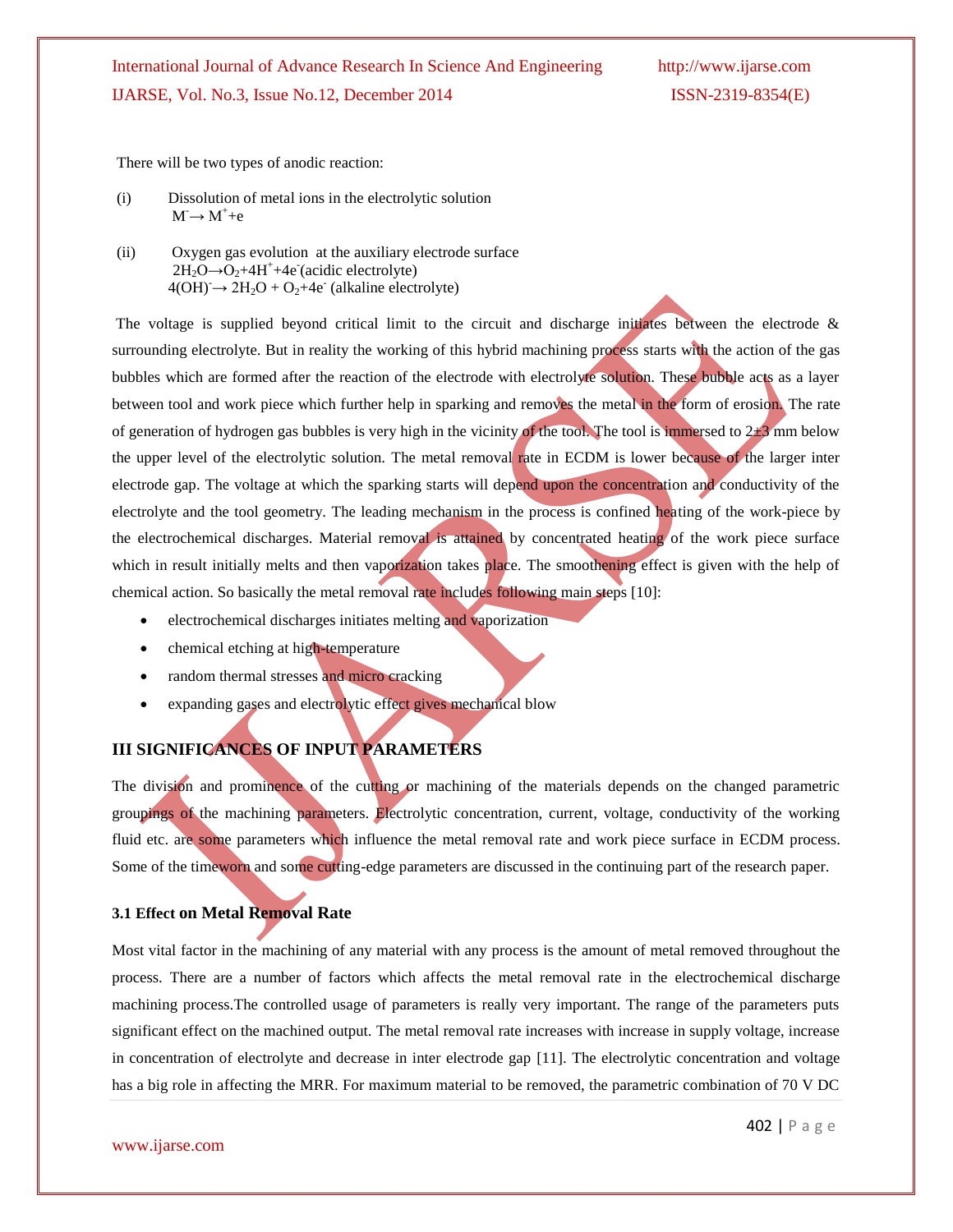supply, 80 g/l electrolyteand at least 180 mm gap between anode and cathode is required [12]. The metal removal rate in machining e glass fibre epoxy composite is lower when the gap between tool and anode is higher i.e. nearly 200 mm and the concentration of the electrode is lower i.e. 65 g/l [13]. During machining of glass, inductance affects the machining rate at different levels of electrolyte [14].In metallic contact opening, the regular discharge requires a voltage of the order of 10 V and the duration of the discharge depends on the voltage as well as the energy delivered by the inductance of the circuit. To calculate the theoretical metal removal rate it is necessary that value of L should be recognized which can be calculated as  $L = L_0 + L_1$ . Here  $L_0$  is the inherent line inductance and  $L_1$  is the additional inductance [15].In the most positive conditions, the electrical breakdown of the gases occurs when the lowest value of the voltage difference between the electrodes lies in the range of 280-300 V while in electrochemical discharge machining the discharge initiates in the voltage range of 20-40 V which cannot be categories as general electrical breakdown of gas and termed as switching process. The discharge duration satisfies the relationship:  $t_d$  =  $1/10$  L I<sub>h</sub> where *L* is the circuit inductance [16]. It was observed earlier that circuit inductance plays an important role in material transfer during the switching of metallic contact  $[17]$ . The ECDM phenomenon was analyzed as a switching process between the tool and electrolyte. It was found that an extra control parameter can be obtained by introducing an additional inductance in the circuit. It was clear that the machining rate decreases gradually with time and stops after reaching a particular depth. This is due to the transient bubble behavior at the tool-electrolyte interface. Therefore it was decided to opt for the calculation of a representative frequency. A high value of the added inductance (more than 200 mH), caused splashing of the electrolyte during discharge and as a result a decreased MRR was observed. Then it was finalized that the added inductance will be less than 200 mH for attaining better MRR.

#### **3.2 Effect on Surface Roughness**

The generation of the quality surface finish in the machining of electrically non-conductive materials in the electrochemical discharge machining process has been a thought-provoking problem. Different researchers have given different results regarding surface quality of the work piece. Manna et al. revealed that during micro drilling of e glass fibre epoxy composite, the surface generated was very deprived. The fibre instead get burnt and caused low quality surface finish. After different experiments it was clear that electrolytic concentration is a dominant parameter. In the ECDM process, the electrolyte plays an operative role in machining of materials. With controlled electrolytic concentration, the better surface of the work piece can be obtained. But during machining of high temperature resistant high strength aluminium oxide ceramics with the use of NaOH electrolyte, the surface obtained after the micro slicing was still irregular[18]. Spark ignition voltage decreases with the addition of conductive particles in the electrolyte. Graphite is commonly used for mixing in the electrolyte because of good thermal and electrical conductivity [19]. Then conductive powder mixed fluid was used to improve machining quality in electrical discharge machining processes. The main reason behind using powder mixed electrolyte is that the powder as a result of discharge energy dispersion, stabilizes the discharge current. The hydrogen film model and single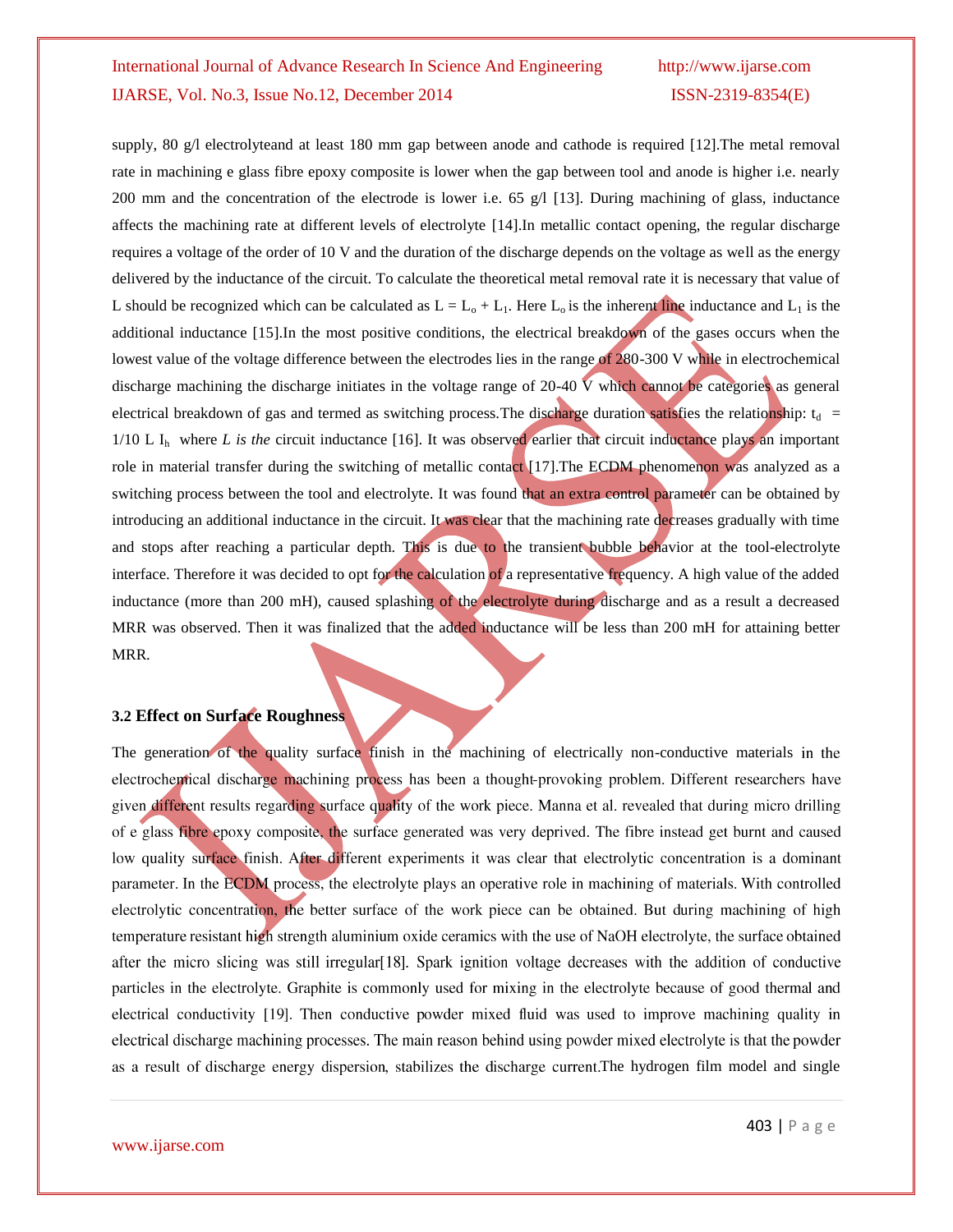particle charge model can explain the role of the particles in the electrolyte which decreases the spark ignition voltage [20-22]. The spark energy per single discharge pulse decreases due to critical breakdown strength which is reduced by the presence of conductive particles within the hydrogen film. This breakdown is because of local electric field intensification due to attachment on the tool electrode and dynamic particle movements. The dielectric strength of the film is reduced by the presence of conductive particle. In the accepted ECDM process, the locally concentrated spark energy causes irregularity of machined surface due to the micro cracks, local fracture, and breakage of the work piece. By use of the conductive particles (graphite powder), there were evident decreases of micro cracks and fractures on the machined surface of the work piece. The surface becomes fine and smooth at 0.5 and 1.0 wt. % powder concentration. However, when the concentration is above 2.0 wt. %, micro cracks were developed. The use of conductive particle in the electrolyte in electrochemical discharge machining process gives a better surface finish rather than using solo electrolyte concentration.

### **IV CONCLUDING REMARKS**

The subsequent deduction can be drawn with concern to the effects of input parameters on the machining of electrically non-conductive materials:

- This machining process can be used to machine hard and brittle electrically non-conductive materials which are very difficult to machine with the help of traditional machining processes.
- Significant efforts have been made to understand the phenomenon of the metal removal mechanism in the electrochemical discharge machining process. The main factors which are discussed in the paper are inductance and electrolyte with conductive powder contents.
- The controlled usage of inductance and will increase the machining rate and enhances the metal removal rate in a very progressive manner.
- The surface eminence is powerfully increased with the usage of powder contents in electrolyte. Conductive particle mixed electrolyte decreases the micro cracks and fractures on the machined surface of the work piece.

#### **REFERENCES**

- [1] B. Bhattacharyya, B. Doloi, P.S. Sridhar, Electrochemical micromachining: new possibilities for micro manufacturing, J. Mater. Process. Technol. 113 (2001) 301–305.
- [2] W.Y. Peng, Y.S. Liao Study of electrochemical discharge machining technology for slicing non-conductive brittle materials Journal of Materials Processing Technology 149 (2004) 363–369
- [3] B. Bhattacharyya, M. Malapati, J. Munda Experimental study on electrochemical micromachining Journal of Materials Processing Technology 169 (2005) 485–492
- [4] K.L. Bhondwe, VinodYadava, G. Kathiresan Finite element prediction of material removal rate due to electro-chemical spark machining International Journal of Machine Tools & Manufacture 46 (2006) 1699–1706